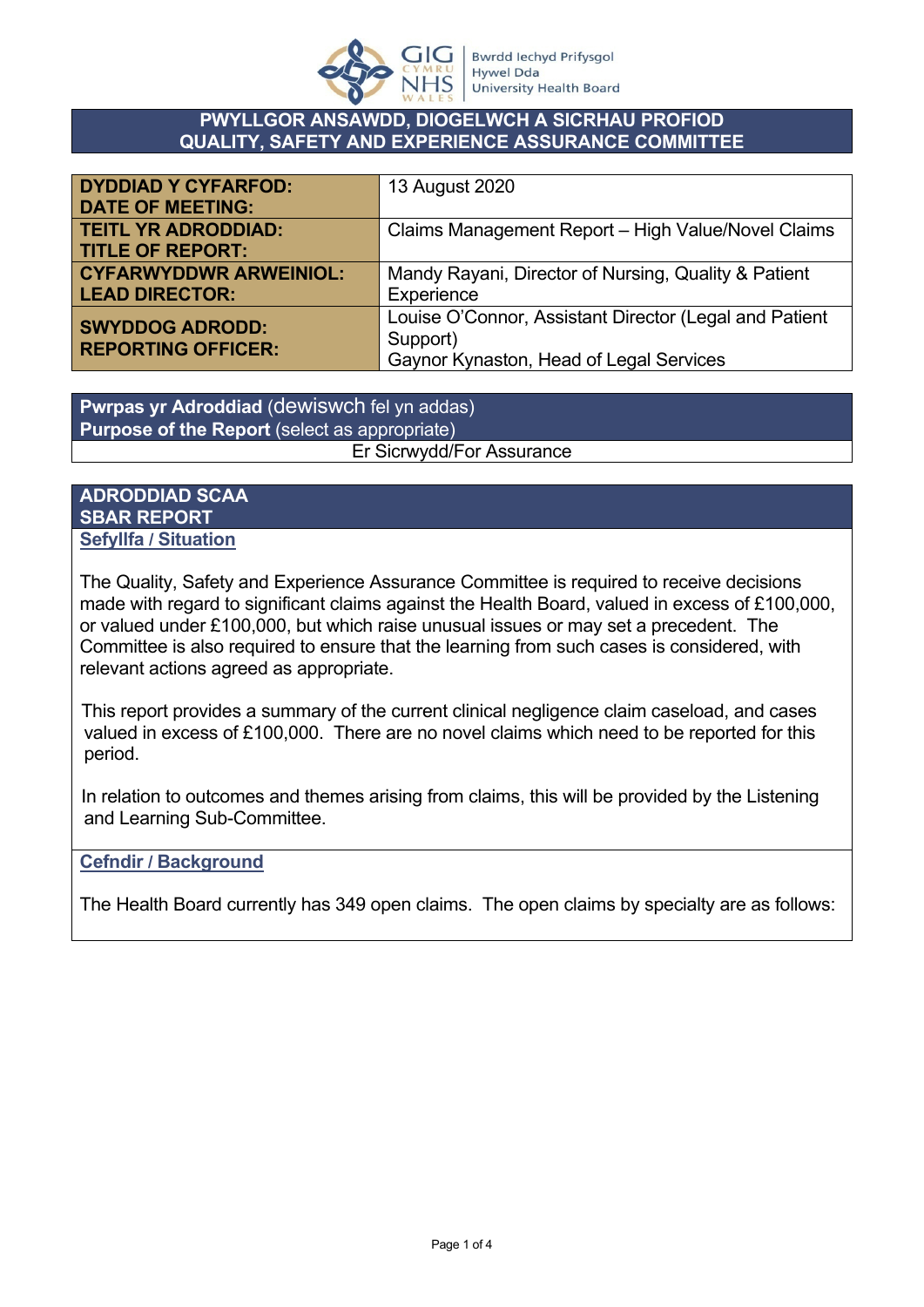

Between 1<sup>st</sup> April and 30<sup>th</sup> June 2020, 7 cases have been closed. One of these cases has been settled in excess of £100,000 (including damages and claimant costs), which related to a delay in diagnosis/treatment in the field of gynaecology. The learning and assurance in respect of the closed claim has been submitted to the Welsh Risk Pool and reimbursed. The Committee is also reminded that the Health Board is liable to pay the first £25,000 of these costs.

The Health Board is operating the revised reimbursement procedures introduced by the Welsh Risk Pool, which involves a learning from event form being issued within 60 days of admissions being made in a case. Evidence of learning, and case management reports are also provided prior to closure of the case, before consideration will be given by the Welsh Risk Pool to reimburse the costs incurred. Decisions to defer or reject reimbursement will be made unless satisfactory evidence of learning has been produced.

Issues of significance to the Health Board in respect of learning from claims include:

**Missed fractures/dislocations**: work has been undertaken within the emergency departments and the trauma and orthopaedic teams in relation to management of fractures,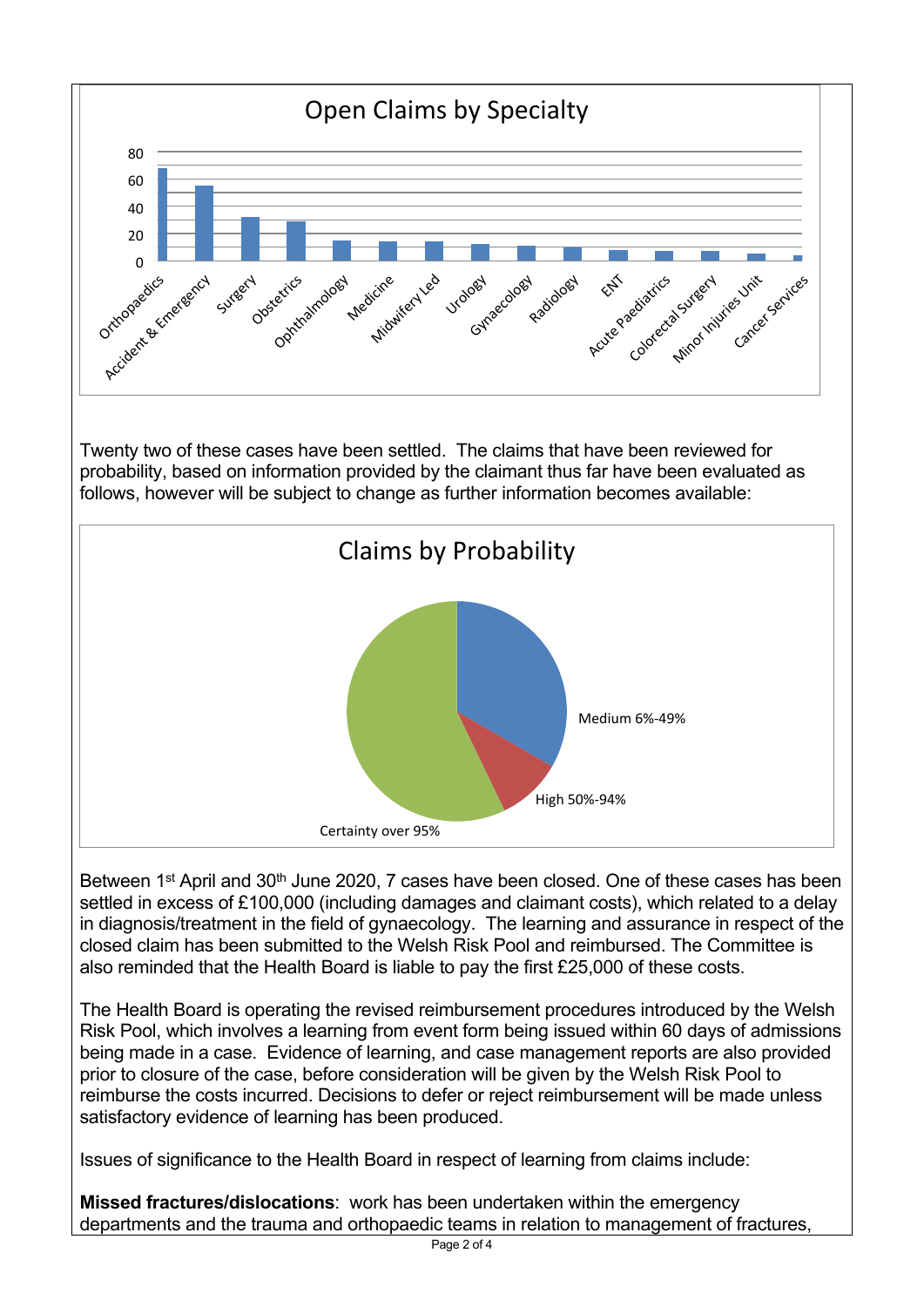specifically in relation to the management of bony wrist injuries and scaphoid fractures. Any person attending the emergency department will be followed up in a fracture clinic, rather than the emergency unit.

**Falls:** this includes risks not identified when assessments are undertaken and confusion not being escalated appropriately. Cases of avoidable inpatient falls and falls management will be reviewed on a quarterly basis by the Listening and Learning Sub-Committee. A corporate improvement plan for falls is being developed in response to themes occurring across the Health Board area.

**Hospital Acquired Thrombosis (HAT)**, including delay with International Normalised Ratio (INR) assessment following admission, failure to note previous thrombosis, delay with Venous thromboembolism (VTE) assessment and failure to prescribe heparin medication to take at home. The Health Board is undertaking improvement work to minimise the risk of such incidents occurring.

**Missed diagnosis**, including delay in identifying tumours, following incidental findings on images for investigation of unrelated symptoms. The main concerns relating to this include the review of test / diagnostic results by the appropriate clinician. All clinicians have been reminded of their responsibility in this regard and an improvement initiative is being undertaken to consider a technological and systemic process to ensure results are reviewed and acted upon in a timely manner. Any incidental findings from tests results should also be notified to the relevant multidisciplinary team (MDT), rather than individual clinicians.

In all of the above areas, learning has not been finalised and further work is required to ensure all learning and assurance plans are robust, with evidence of implementation. This has been included in the work plan for the Listening and Learning Sub-Committee. The Welsh Risk Pool will not reimburse the Health Board without such evidence and plans for ongoing review. There have been a number of cases recently returned due to insufficient assurances around learning from claims and redress cases. There are a number of risks to the Health Board:

- Further issues of a similar nature will recur, jeopardising patient safety:
- Reimbursement will not be approved if learning does not satisfy Welsh Risk Pool, which will pose a significant financial risk to the organisation;
- Reimbursement will not be approved where there are no assurances from a particular event, and further claims are made raising the same themes.

The Listening and Learning Sub-Committee will aim to review the learning of matters prior to submission to the Welsh Risk Pool and provide assurances to the Committee that the learning is being scrutinised.

A revised learning from events process will be implemented across the organisation, focusing on strengthening of action planning, together with the ongoing monitoring of implementation and impact.

## **Asesiad / Assessment**

From the assessment of the higher value cases that have been closed during the period, all cases have been submitted to the Welsh Risk Pool for reimbursement. However the Legal Services Team will continue to work closely with the operational teams to strengthen the learning systems and submission of satisfactory evidence across the Health Board.